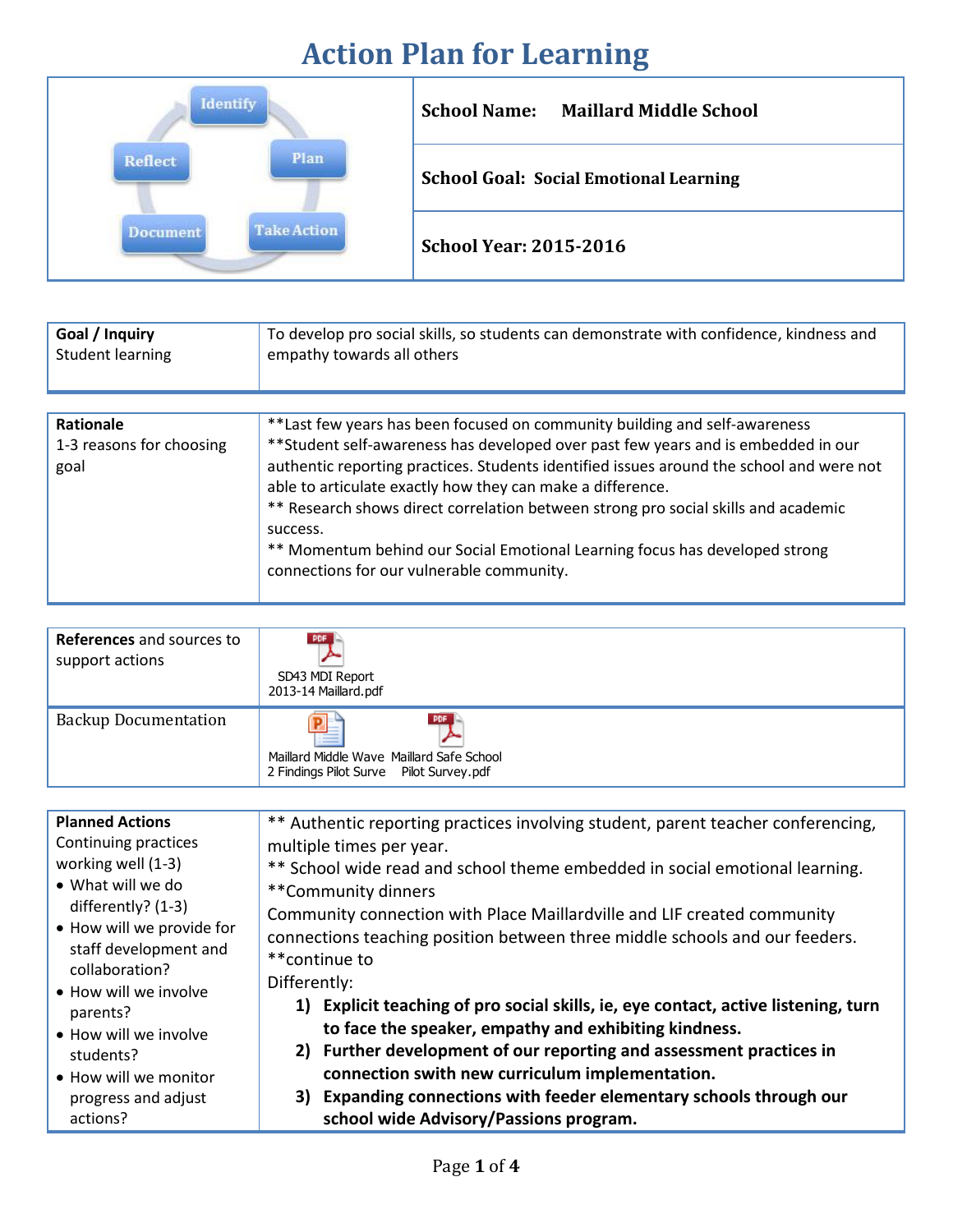|                             | Accessing more student voice in our decision making school wide<br>4)<br>planning. |  |  |
|-----------------------------|------------------------------------------------------------------------------------|--|--|
|                             | <b>Staff Development</b>                                                           |  |  |
|                             | a) Collaborative late start Wednesdays and professional development time           |  |  |
|                             | designated at our staff meetings                                                   |  |  |
|                             | Learning teams and district focus days.<br>b)                                      |  |  |
|                             | Common planning times and peer mentoring.<br>C)                                    |  |  |
|                             | Parents will be included through:                                                  |  |  |
|                             | 1) Community dinners                                                               |  |  |
|                             | <b>Parent Student Teacher Conferencing</b><br>2)                                   |  |  |
|                             | Volunteering in classrooms and for afterschool programs.<br>3)                     |  |  |
|                             | <b>Newsletters</b><br>4)                                                           |  |  |
|                             | <b>Student involvement:</b>                                                        |  |  |
|                             | <b>Assessment and reporting practices</b><br>1)                                    |  |  |
|                             | Class charters, sociograms, safe schools surveys, collab time with Admin<br>2)     |  |  |
|                             | 3)                                                                                 |  |  |
| <b>Backup Documentation</b> |                                                                                    |  |  |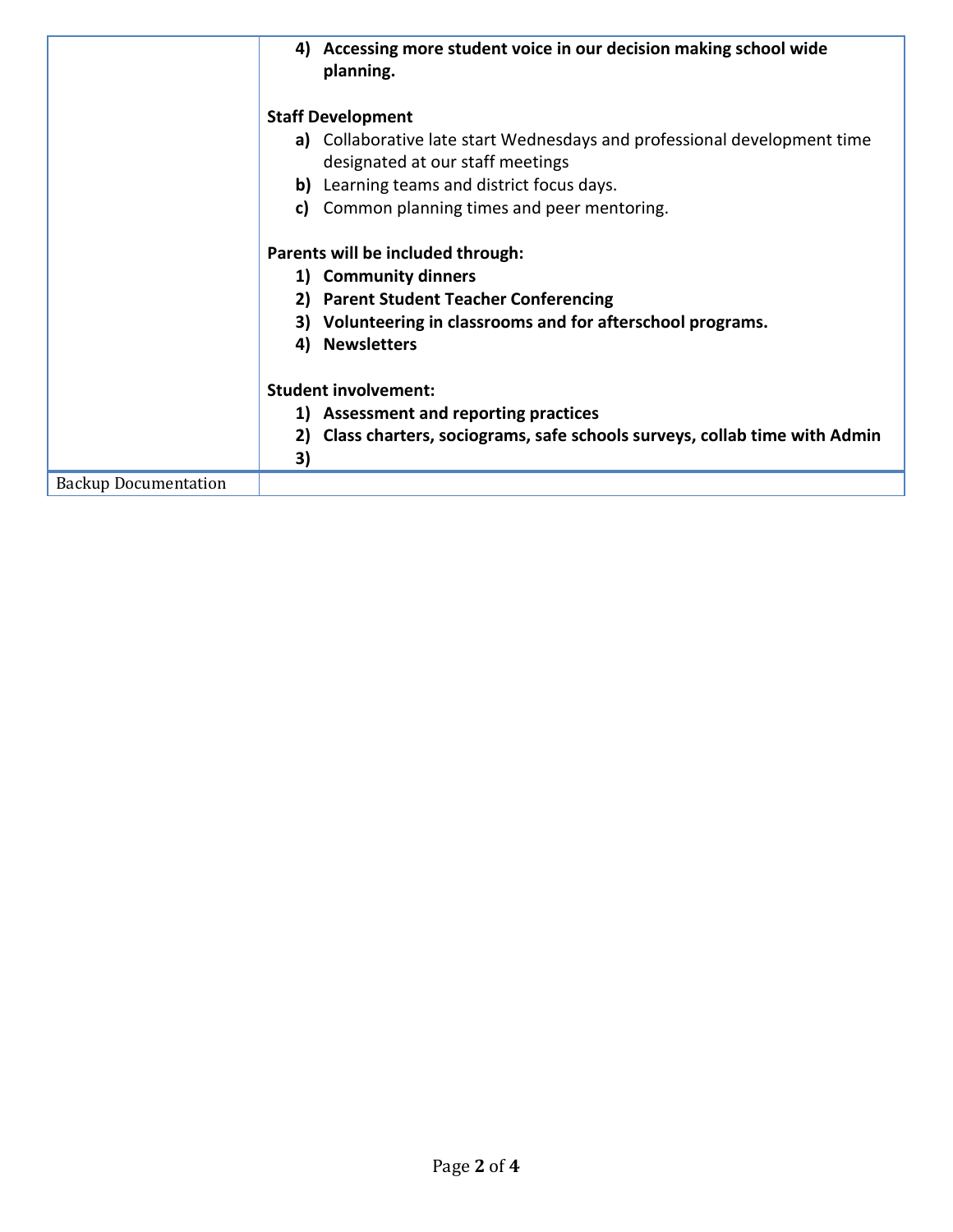| <b>Documentation of learning</b><br>Key evidence of change<br>• How did your actions<br>make a difference?<br>• Choose 1-3 pieces of<br>evidence to demonstrate<br>the impact your actions<br>have had on student<br>learning to meet your<br>goal.<br>• Documentation could<br>include video, survey<br>results, performance<br>standard data, anecdotal<br>evidence, work samples,<br>etc. |                                    |                                   |              |                               |  |
|----------------------------------------------------------------------------------------------------------------------------------------------------------------------------------------------------------------------------------------------------------------------------------------------------------------------------------------------------------------------------------------------|------------------------------------|-----------------------------------|--------------|-------------------------------|--|
| <b>Backup Documentation</b>                                                                                                                                                                                                                                                                                                                                                                  | Maillard - CBA for<br>APL 2015.doc | 2013 Social Services<br>Index.pdf | SSI 2014.pdf | FSA Maillard 2014<br>2015.pdf |  |

| <b>Reflection Highlights</b><br>• Where are we now?<br>• What are some patterns<br>emerging?<br>• What surprised you?<br>• What conclusions /<br>inferences might you<br>draw?<br>• How does this inform<br>potential next steps? |                                                |                   |                                                      |  |
|-----------------------------------------------------------------------------------------------------------------------------------------------------------------------------------------------------------------------------------|------------------------------------------------|-------------------|------------------------------------------------------|--|
| <b>Backup Documentation</b>                                                                                                                                                                                                       | <b>Maillard Middle</b><br>School- Safe Schools | SEL Learning Team | Problems and<br>2014-2015.pptx Solutions - Here We A |  |

|                        | (Delete this section if Literacy is your main goal) |  |
|------------------------|-----------------------------------------------------|--|
| <b>Literacy Data</b>   |                                                     |  |
| Attach the following:  |                                                     |  |
| • Classroom Assessment |                                                     |  |
| • School Assessment    |                                                     |  |
| $\bullet$ FSA results  |                                                     |  |